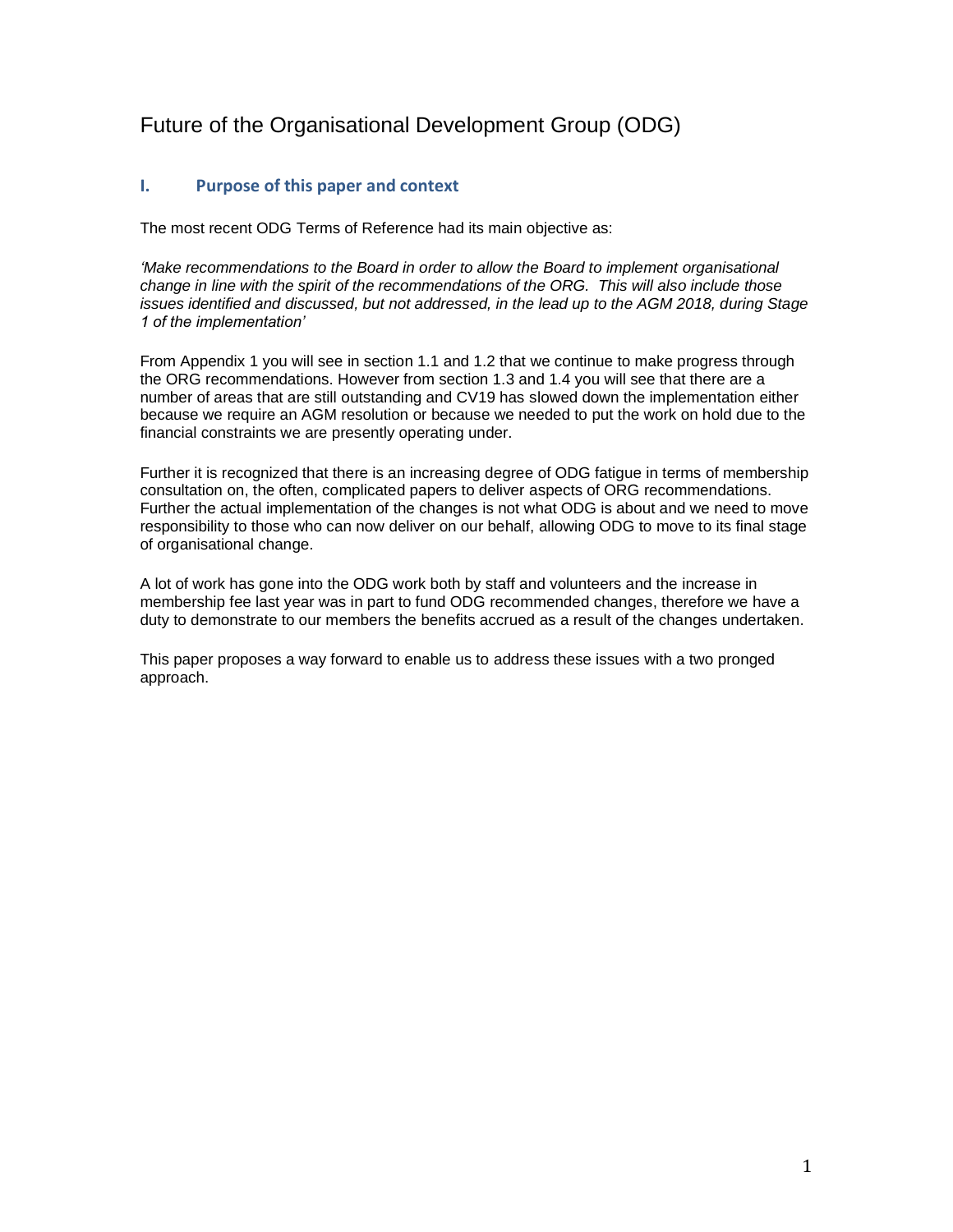### **II. Proposal**

#### **1. Extension to the ODG for four areas**

That the ODG should continue with a smaller group to September 2020 to complete the initial reports on the following recommendations to go to the Board and NC:

- Clubs strategy
- Digital strategy
- Specialist committee review
- Articles of Association changes

Further that we disband the Subsidiaries work stream due to the complexity of the individual relationships with the various organisations and request that the Board to take on this work, some of which has already being initiated. This includes ACT, MHT, MTT and LMT and will be based on a short paper from ODG on areas of focus.

We allow time from September to January 2021 for work to continue to embed, along with any other actions that need to be initiated by DT, GP, LR.

#### **2. ODG assurance stage**

During the embedding time we agree with the Board and NC the Terms of Reference(ToR's) for the next stage of ODG life – the assurance/evaluation stage. This stage will review the actions taken in order to deliver the ORG recommendations and assess the return on our investment. The process will start with considering those actions taken in the early stages of our change process and continue via an agreed plan.

The process of carrying out the work on assurance/ evaluation to begin in January 2021 in order to inform the Strategic review later in the year, and then be completed by the 2022 AGM.

There is a need for the members of this group to have some degree of independence from the current work stream leads to ensure a fair appraisal. Further it should include the membership engagement Director in order to ensure that we share and celebrate the success stories along the way.

#### **III. Reasons for the approach**

- 1. The main objectives of the original ODG ToRs will have been achieved by September 2020
- 2. The Board is already working on the relationships with subsidaries and other linked organisations in separate pieces of work and therefore there is no point in duplicating this work, along with the urgent need to build more effective relationships
- 3. We need to provide assurance for the Board, NC and wider membership that the result of the changes carried out to meet the ORG recommendations are providing us with the desired return on investment
- 4. We need to celebrate the successful outcomes of those changes which have been fruitful to our membership not just that we have made a change
- 5. We need to use the results of the assurance process to identify impacts on our strategy and working practice resulting from things that are either working or not working.
- 6. We need to allocate resources in the short term to carry this out on behalf of the Board and NC to ensure that the work gets done in a timely manner and informs the Strategic reviews of the BMC in 2021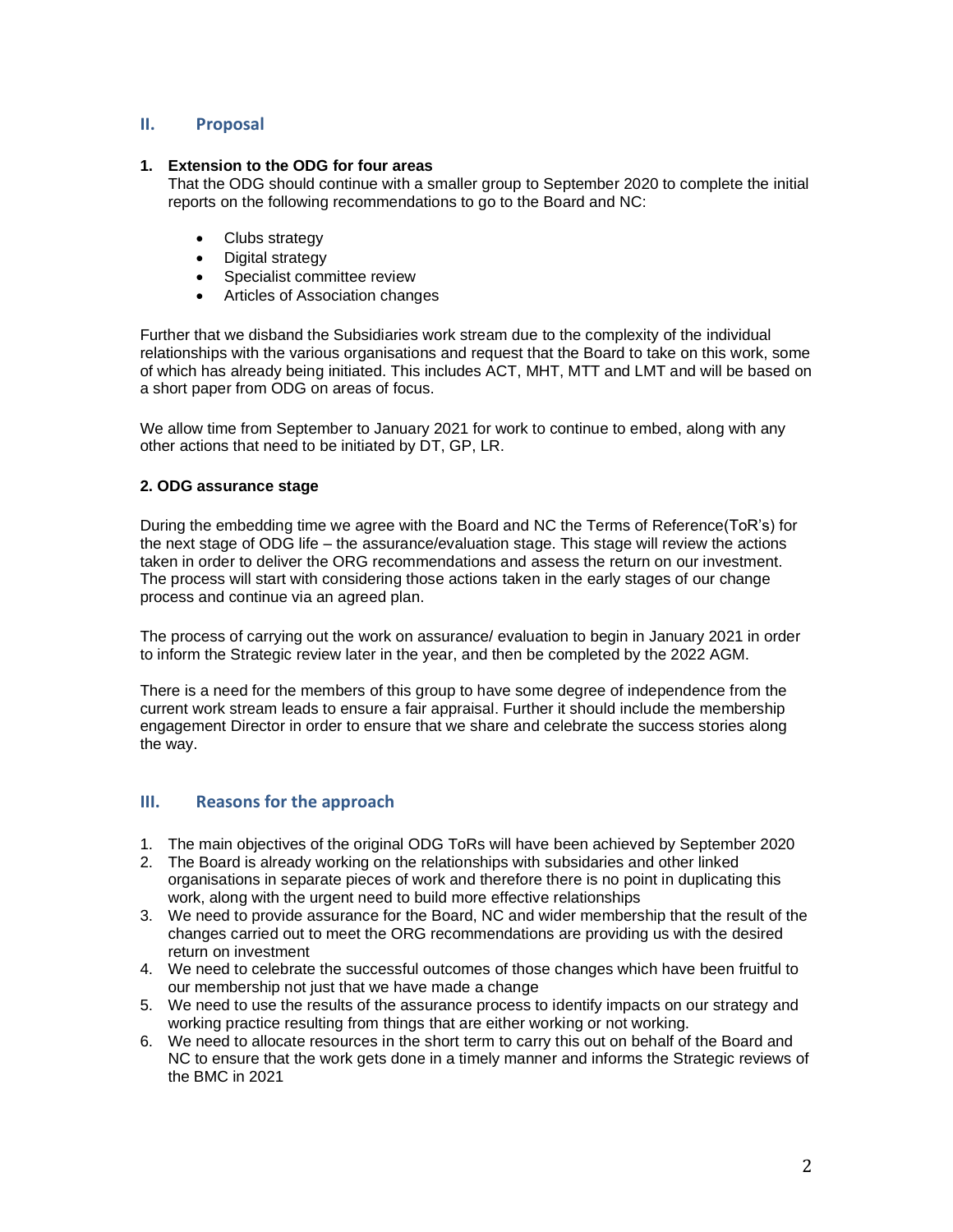# **Appendix 1 Summary of work completed and still requiring action**

The following provides a summary of the current situation in relationship to the various elements of the ORG recommendations.

#### *1.1 Headline recommendations*

The Board and NC are working hard to embed the four key elements of:

- Creating a vision for the sector that includes the relationships with members, clubs, partner organisations and stakeholders
- Delivering an organisational strategy to deliver this vision through its staff and volunteers
- Serving its members openly and transparently, developing strategies to engage members democratically in determining its future
- Recognise the importance of indoor climbing as an activity in its own right

I think that the Board and NC still has a lot to do in terms of all four areas if we are to clearly demonstrate to our members what our vision is and how we will deliver this particularly in these times of CV19 and its impact on our financial income.

Further I think we have considerable work to deliver on openness and transparency in a number of areas and we therefore need to ensure that we provide assurance to our members that we are delivering and that this is done with a strong degree of independence from the existing ODG leads.

We can be encouraged that the present situation has provided us with plenty of opportunities to pilot methods to deliver on the membership engagement work stream recommendations, through digital means along with supporting local areas. Providing timely and relevant information that demonstrates that we are becoming more open and transparent about all aspects of the Board, NC and staff work. This is further supported by one of our CNDs being allocated the role of membership engagement. The focus now must be on developing further the way we interact with our members over strategic and governance issues.

Finally we are beginning to demonstrate that we recognise the importance of indoor climbing with the development of the blue membership and the support we have been giving via the Funded partner group and the Partners Assembly during this particularly difficult time for them. However there is a need to develop a strategy going forward to support the development of our membership and provide more support to our indoor climbing community.

#### *1.2 Implemented recommendations*

The following are clearly identified as having been delivered:

#### **Governance**

Setting up of:

- Board of Directors, chaired by an Independent Chair and with primacy
- NomCom and FAC sub committees of the Board
- Wales/Cymru sub committee of the Board
- Competition Climbing Performance Group
- Partner Assembly
- Appointment of a Governance and Compliance Officer

#### **Strategy and policy**:

- Creation of policies on Reserves and Olympics
- Grievance procedure for members
- Creation of a strategy in consultation with members and resulting appropriate development processes for the future
- Appointment of a Partnership Manager who is extending and strengthening strategic partnerships